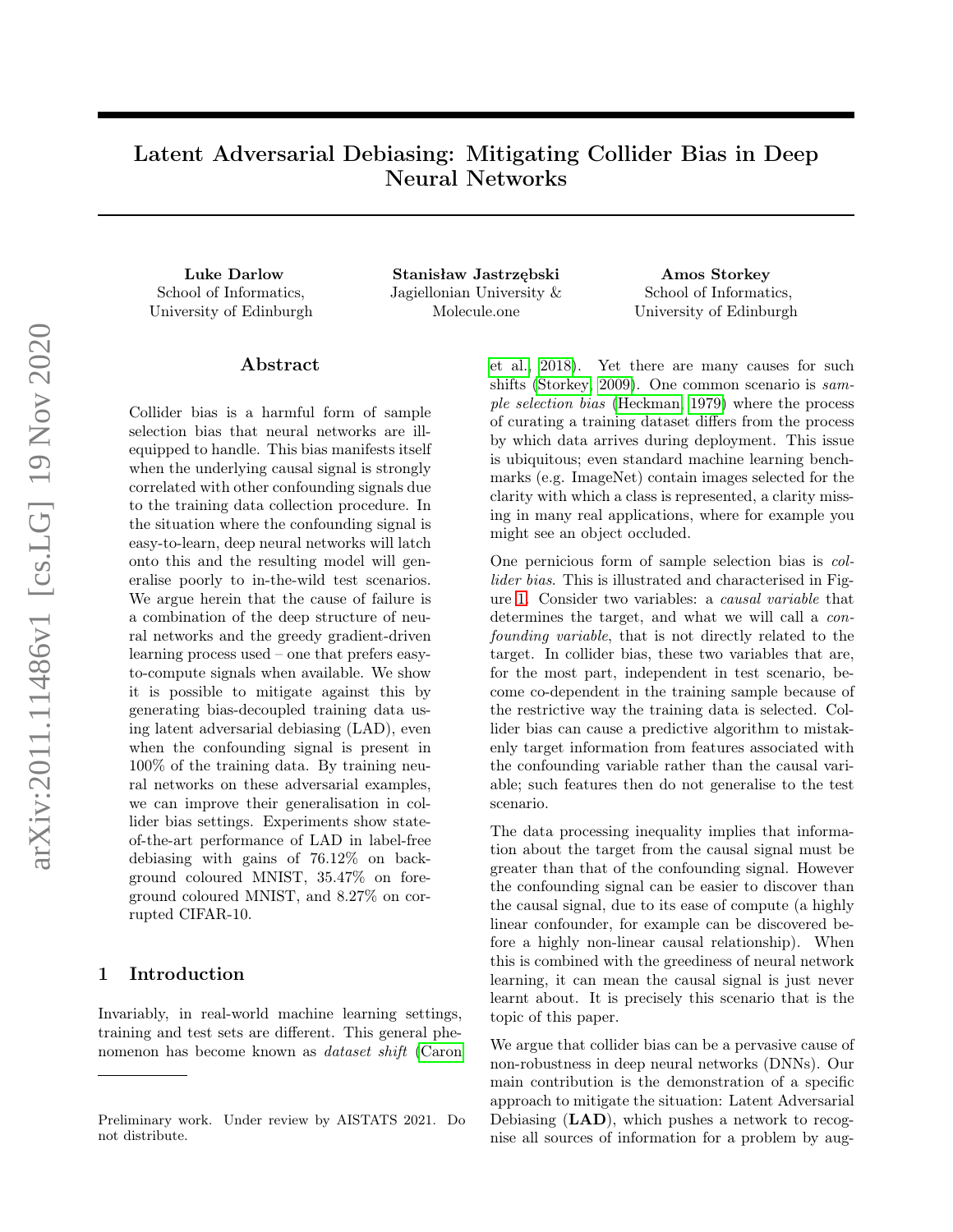menting training using adversarially perturbed latent representations. In these latent representations, easyto-learn confounding signals are decoupled from the classification targets, forcing networks to also learn information from the causal signal.

### 1.1 Collider bias

Consider a toy classification problem: distinguishing dog images from cat images. A collected training dataset for dogs and cats may be biased: people take pictures of dogs outside while they take them for a walk e.g. in a field, and take pictures of cats in their homes, e.g. on a sofa. Yet both cats and dogs go inside and outside.

It might be critical in the test setting to distinguish between dogs and cats each presented in indoor and outdoor settings. In this training dataset the simple feature of the background colour in the image is a strong confounder for the real signal that needs to be detected – the difference in appearance between dogs and cats.

We call the easy-to-learn bias-inducing signal the **con**founding signal, as opposed to the true causal signal. A model relying on the causal signal will generalise well, while a model relying on the confounding signal will generalise poorly. We propose a solution that hinges on the assumption that confounding signals are typically easier-to-compute in that their gradients during learning are stronger than the gradients of causal signals (see Section [2.1\)](#page-1-1). A similar assumption was also made in related earlier work [\(Nam et al., 2020;](#page-9-1) [Bahng et al., 2020;](#page-7-1) [Bras et al., 2020;](#page-7-2) [Minderer et al.,](#page-9-2) [2020\)](#page-9-2). We hypothesise that a specific form of adversarial examples can be used to augment training data such that confounding signal is decoupled from the causal signal. We show that adversarial data can be generated by gradient descent in the latent space of an autoencoder-like model to produce augmented training data. The effect is a reduced association between confounding and causal signals, requiring a model learning on this augmented data to rely on the causal signal. Our method, LAD, shows marked improvement over state-of-the-art, without relying on any presence of bias-free data (opposed to [Nam et al.](#page-9-1) [\(2020\)](#page-9-1); [Bras](#page-7-2) [et al.](#page-7-2) [\(2020\)](#page-7-2) and [Bahng et al.](#page-7-1) [\(2020\)](#page-7-1)).

# 2 Problem Definition

Consider an underlying data generating distribution  $p_{\mathcal{D}}(x, y)$  for the data,  $\mathcal{D}$ . While for most problems we do not have access to this distribution, representative empirical samples are typically available. The bias problems we are concerned with are ones where there are multiple underlying variables, e.g.  $z_1$  and  $z_2$ in Figure [1,](#page-1-0) that causally influence the observed data.

<span id="page-1-0"></span>

Figure 1: Graphical model for collider bias.  $z_1$ ,  $z_2$  are latent information sources. The target  $y$  is causally dependent on  $z_1$  but not  $z_2$ . But x contains information from both latent sources. s is a binary sample selection variable:  $s = 1$  implies that the sample is selected for a particular dataset.

When selecting or collecting data for a problem we inevitable introducing a sampling bias, s, which can be thought of as a form of rejection sampling. E.g., all the times a user implicitly chooses not to take a photo. In this way sampling bias couples the underlying variables of the observed data in a manner that DNNs are ill-equipped to handle.

We have included the sampling mechanism, s, explicitly in Figure [1.](#page-1-0) Conditioning on s is what actually causes the association between underlying variables. In both cases the secondary signal does not cause the target and is therefore a confounding signal.

## <span id="page-1-1"></span>2.1 Confounding signals have high-gradient learning signals

Crucial to our insight into the tendency of DNNs to rely on easy-to-learn confounding signals in the training data is understanding how gradient of these signals with respect to the training loss evolves over learning. To this end we present a toy problem, called the onepixel problem [1](#page-1-2) in Section [2.2,](#page-2-0) and track the gradient ratio (GR) to determine the relative reliance on causal  $(z_{+})$  and confounding  $(z_{-})$  variables:

<span id="page-1-3"></span>
$$
GR(\mathsf{z}_{+},\mathsf{z}_{-}) = \left\| \frac{\partial L}{\partial \mathsf{z}_{+}} \right\|_{2} / \left\| \frac{\partial L}{\partial \mathsf{z}_{-}} \right\|_{2},\tag{1}
$$

where  $\left\| \cdot \right\|_2$  is the L2 Norm. When  $GR = 1$  the learning process is not favouring either signal. When  $GR < 1$ the learning process is favouring the confounding signal and when  $GR > 1$  it is favouring the causal signal. As this quantity is impossible to compute when we do not have direct access to the causal variable, a toy problem enables us to assess this.

<span id="page-1-2"></span><sup>1</sup>Private communication: Harri Edwards, 2016.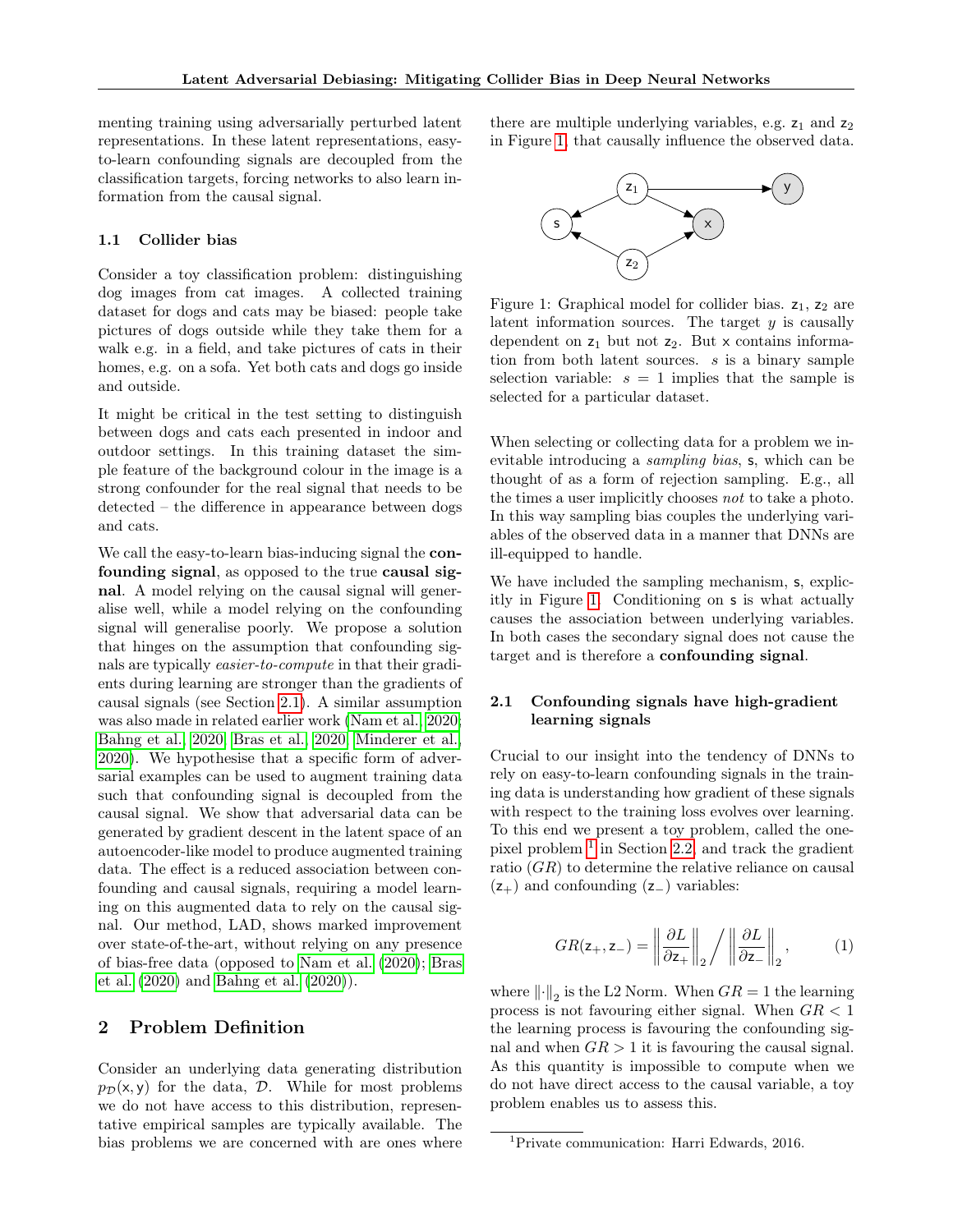#### <span id="page-2-0"></span>2.2 One-Pixel problem

The one-pixel problem is a bias-reliance demonstration that can be constructed simply using any image dataset for classification: all that it requires is setting the  $k^{th}$  pixel of the first row of each training image to a pre-selected value (where  $k$  is the class index) – see Figure [2.](#page-3-0)

Figure [2](#page-3-0) tracks the gradient ratio between causal signal and confounding signal,  $GR(z_{+}, z_{-})$ , measured as the ratio of L2 norm gradients on the image pixels (all but the  $k$  pixels of the OPP) and the L2 norm gradients of the k pixels encoding class information, over 1000 minibatch iterations. This is simple to compute for the one-pixel problem as there are distinct pixels associated with each signal. At initialisation the gradients are stronger over the image space (causal), but become dominated by the gradients over the kpixel space (confounding) after only 230 iterations. This demonstration serves to show that neural networks prefer easy-to-compute confounder signals and that gradient information is the mechanism that preference takes.

# 3 Prior Work

DNNs lack robustness to human imperceptible perturbation called adversarial examples [\(Goodfellow et al.,](#page-8-1) [2015;](#page-8-1) [Madry et al., 2018\)](#page-9-3), other semantic transformations such as rotations or translations [\(Kanbak et al.,](#page-8-2) [2018;](#page-8-2) [Engstrom et al., 2019;](#page-7-3) [Hendrycks and Dietterich,](#page-8-3) [2019\)](#page-8-3), and more broadly to a domain shift in the input distribution [\(Gulrajani and Lopez-Paz, 2020\)](#page-8-4).

Most relevant to our work is the observation that DNNs tend to rely on easy-to-learn biases or features that do not generalise outside the training distribution [\(Geirhos et al., 2020\)](#page-8-5). In image classification, this is exemplified by the reliance of DNNs on the high frequency components in the image [\(Jo and Ben](#page-8-6)[gio, 2017\)](#page-8-6). In natural language processing, DNNs were shown to latch onto statistical cues such as the present or absence of individual words [\(McCoy et al., 2019\)](#page-9-4).

Adversarial learning is a set of techniques particularly useful for improving the robustness of deep neural networks [\(Goodfellow et al., 2015;](#page-8-1) [Madry et al., 2018\)](#page-9-3). Predominantly, prior work focused on applying adversarial learning to improving the robustness to small perturbations bounded in  $\ell_p$  norm.

Adversarial learning was also applied to de-biasing models [\(Goel et al., 2020;](#page-8-7) [Qiu et al., 2019;](#page-9-5) [Zhang](#page-9-6) [et al., 2018;](#page-9-6) [Beutel et al., 2017;](#page-7-4) [Edwards and Storkey,](#page-7-5) [2016;](#page-7-5) [Arjovsky et al., 2019;](#page-7-6) [Stachura et al., 2020\)](#page-9-7). [Zhang et al.](#page-9-6) [\(2018\)](#page-9-6); [Beutel et al.](#page-7-4) [\(2017\)](#page-7-4); [Edwards and](#page-7-5)

[Storkey](#page-7-5) [\(2016\)](#page-7-5) remove the information about the bias from the input or hidden representation. [Arjovsky](#page-7-6) [et al.](#page-7-6) [\(2019\)](#page-7-6) use adversarial learning to reduce reliance of a neural network on features that change between different domains. In contrast, we do not require annotated data on the presence of a bias.

Data augmentation has also been shown to be effective in improving robustness of deep neural networks to semantically meaningful perturbations [\(Fawzi et al.,](#page-7-7) [2016;](#page-7-7) [Hendrycks et al., 2020\)](#page-8-8). Our work can be seen as an automatic method for creating such augmentations.

Our work is most closely related to unsupervised methods to de-biasing models [\(Nam et al., 2020;](#page-9-1) [Bras et al.,](#page-7-2) [2020;](#page-7-2) [Gowal et al., 2020;](#page-8-9) [Bahng et al., 2020\)](#page-7-1), but substantially differ in the assumptions made. [Gowal et al.](#page-8-9) [\(2020\)](#page-8-9) assume access to a disentangled representation with an identified factor that is not causally related to the label. Then they use a decoder to produce augmented images by mixing the spurious factor between different pairs of images. Specifically, they train Style-GAN [\(Karras et al., 2018\)](#page-9-8), and use its first stage representation as the spurious factor. Their method is hence limited to image classification scenarios in which features identified by StyleGAN correspond to the learned biases. [Bahng et al.](#page-7-1) [\(2020\)](#page-7-1) require providing a biased model that heavily relies on the bias information in the dataset (e.g. a CNN that has small receptive fields that bias the model towards textural information). They train a debiased classifier by regularizing its representation to be statistically independent from the representation learned by the biased model.

Similarly to [Nam et al.](#page-9-1) [\(2020\)](#page-9-1) and [Bras et al.](#page-7-2) [\(2020\)](#page-7-2), LAD hinges on a relaxed assumption that the spurious correlation is easier to learn than the true signal. [Nam](#page-9-1) [et al.](#page-9-1) [\(2020\)](#page-9-1) assumes first examples that are learned are biased, and trains a second network that has an intentionally high loss on them. [Bras et al.](#page-7-2) [\(2020\)](#page-7-2) filters out examples that can be classified using a simple linear model. These approaches are inspired by the phenomenon that DNNs first prioritise learning a consistent subset of easy-to-learn examples [\(Swayamdipta](#page-9-9) [et al., 2020;](#page-9-9) [Arpit et al., 2017\)](#page-7-8).

In contrast to [Nam et al.](#page-9-1) [\(2020\)](#page-9-1); [Bras et al.](#page-7-2) [\(2020\)](#page-7-2) we do not assume that a subset of examples is free of bias. Instead, we modify all examples using carefully crafted adversarial examples to reduce the reliance on confounding signals. We compare directly to [Nam et al.](#page-9-1) [\(2020\)](#page-9-1) and [Bahng et al.](#page-7-1) [\(2020\)](#page-7-1) and show markedly improved generalisation performance.

Finally, LAD is related to [Minderer et al.](#page-9-2) [\(2020\)](#page-9-2). Similarly to us, they reduce the reliance of training on easy to learn features by performing an adversarial walk in the latent space of an autoencoder. The key difference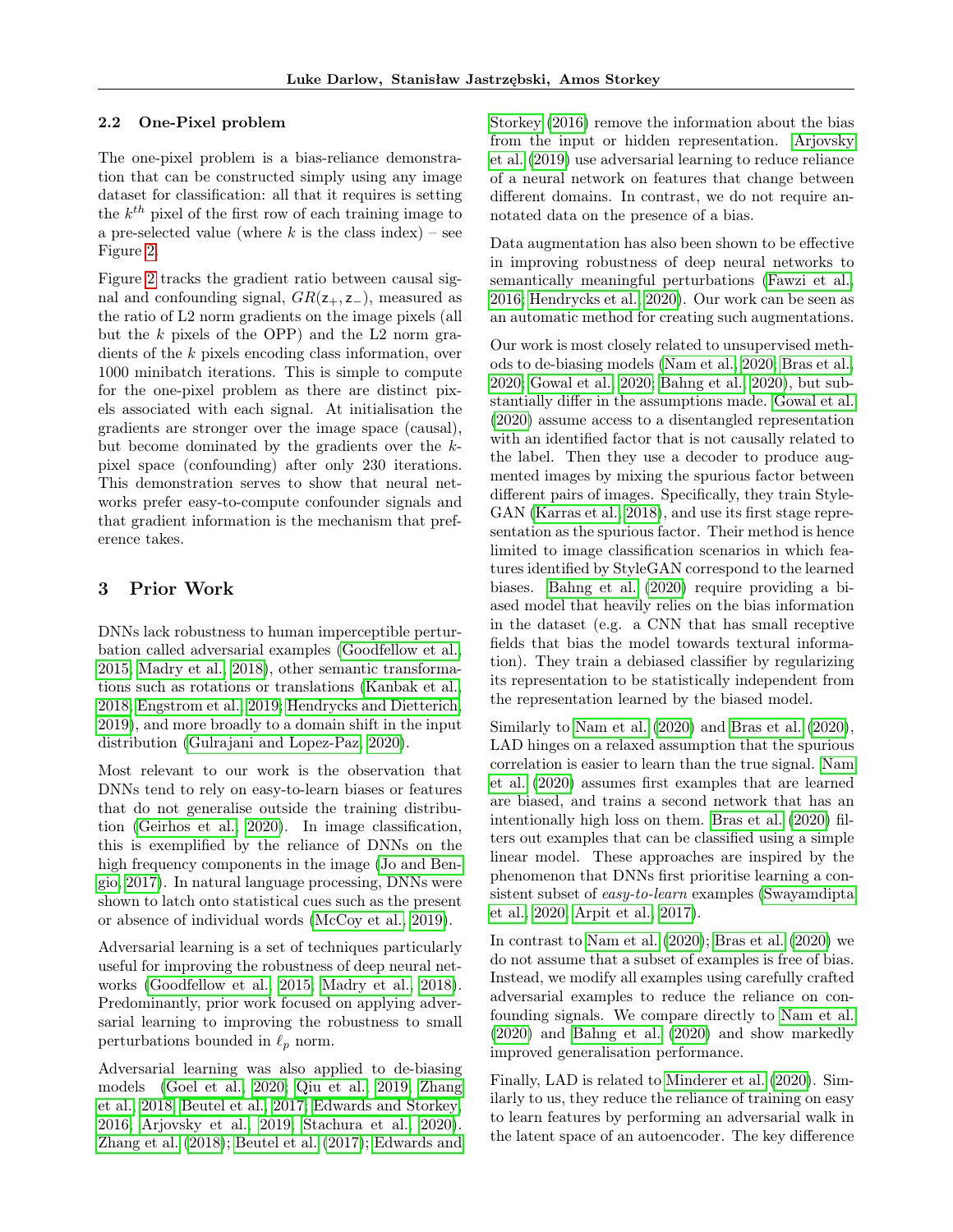<span id="page-3-0"></span>

Figure 2: One-pixel problem on MNIST. The class information is encoded as a confounding signal in the first k pixels of the first row in each image (a). We show the training loss (b), training accuracy (b), l2 norm of gradients on the informative pixel and the remaining image (c), and the ratio of said gradients (d). In this case the test accuracy is no better than random chance.

is that they use the method to improve self-supervised learning, in which they note the self-superivsed objective can be too easily optimized by relying on shortcut (easy to learn) features.

# 4 LAD: Latent Adversarial Debiasing

We propose to counter collider bias in DNNs by augmenting the training data to artificially disassociate confounding signals and causal signals. We require three components to achieve this:

- A latent representation, h, of the underlying data manifold, modelled by  $q$ , such that the confounding and causal signals are approximately disentangled and accessible.
- A biased classifier,  $f$ , trained on this latent representation.
- A method to remove confounding signals from training examples using both  $f$  and  $g$ .

In the rest of this section we describe each component. We note here that similar but more restrictive assumptions were made by prior works [\(Nam et al., 2020;](#page-9-1) [Bras](#page-7-2) [et al., 2020;](#page-7-2) [Bahng et al., 2020;](#page-7-1) [Karras et al., 2018\)](#page-9-8). Perhaps most importantly, we assume f relies on the easy-to-learn confounding signal when trained on h. We also constrain  $f$  to ensure this is the case.

#### 4.1 Manifold Access

We assume the data distribution is conditional on a set of underlying variables such that:  $p(x | z_1, z_2)$  and  $p(y | z_1, z_2)$ z1) (see Figure [1.](#page-1-0)) This corresponds to an underlying low-dimensional manifold that dictates the space of plausible images in the data.

We need access to (an approximation of) the latent manifold parameterised in a way that the easy-tocompute confounding signal is disentangled from the causal signal. This helps ensure that when we train a classifier  $f$ , it learns to rely on the information that induces bias, and allows us to alter or remove this information.

[Stutz et al.](#page-9-10) [\(2019\)](#page-9-10) demonstrated a means of producing on-manifold adversarial examples by training classspecific variational autoencoder generative adversarial network (VAEGAN) hybrid models [\(Larsen et al.,](#page-9-11) [2016\)](#page-9-11) for each class in the data. Via an adversarial walk on the approximated manifold space, [Stutz et al.](#page-9-10) [\(2019\)](#page-9-10) were able to generate adversarial images with plausible deviations from the originals.

VQ-VAE: quantised latent space To satisfy the above desiderata, we use a vector quantised-variational autoencoder (VQ-VAE) [\(Van Den Oord et al., 2017\)](#page-9-12). This model enables learning of a discrete (quantised) latent representation, where the number and size of the discrete codes are pre-chosen. Where [Stutz et al.](#page-9-10) [\(2019\)](#page-9-10) learned VAEGAN models for each class to constrain the changes to remain on-manifold, the quantisation constraint of VQ-VAE offers a similar effect. We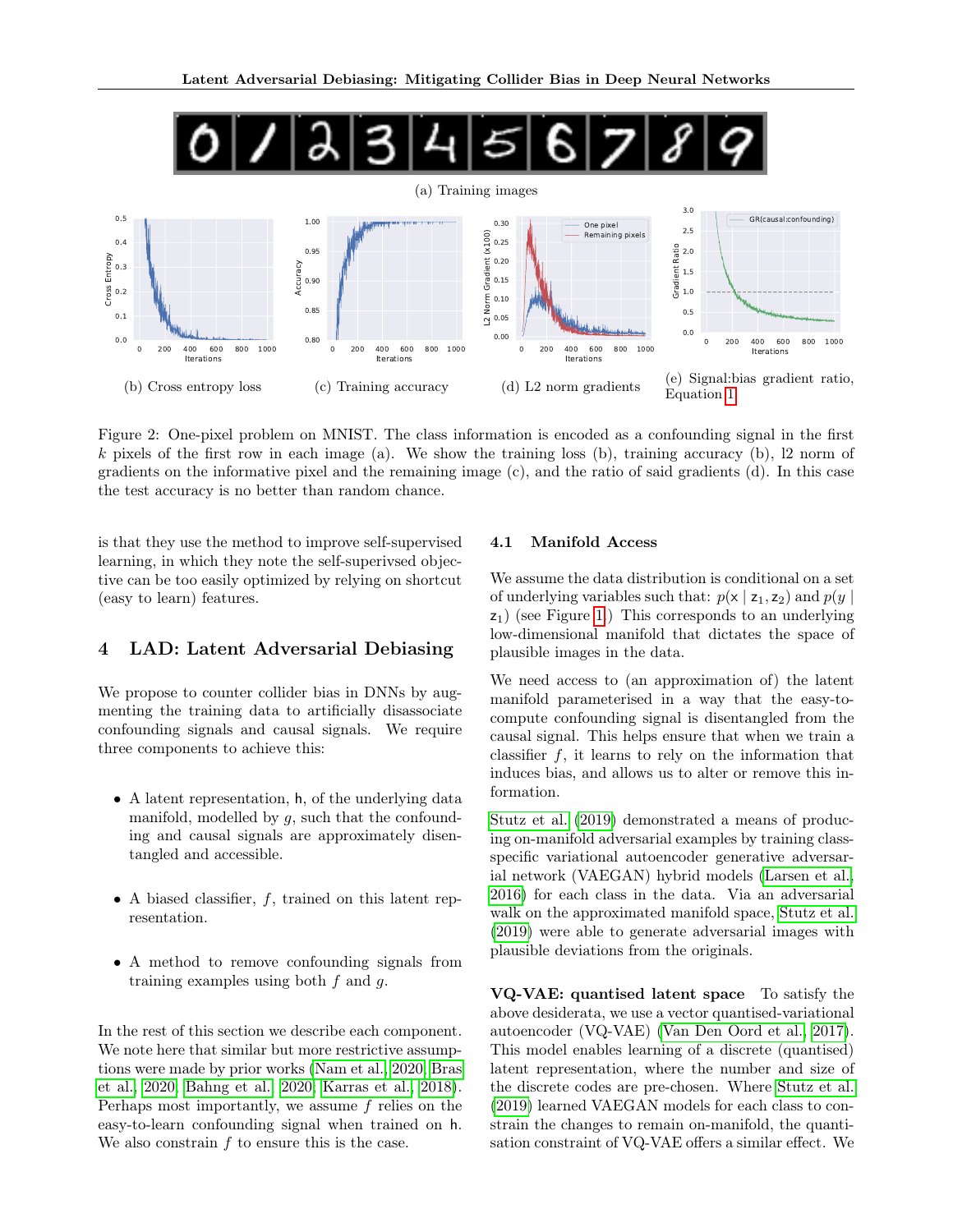use the quantisation mechanism directly in the latent adversarial walk to project gradient-based changes onto the manifold. Early experimentation with standard autoencoders and VAEs evidenced that a strong constraint in the adversarial walk was paramount.

The VQ-VAE is effectively an encoder decoder structure (See Figure [3\)](#page-5-0) with a quantised latent space. Consider that the original image can be reconstructed as:

$$
\begin{aligned} \hat{x} &= g(x) \\ &= \text{dec}(h), h = \text{enc}(x), \end{aligned} \tag{2}
$$

where  $x$  and  $\hat{x}$  are the input and reconstructed images, respectively,  $q(\cdot)$  is the VQ-VAE, (dec, enc) are the decoder and encoder components thereof, and  $h$  is the latent representation for x

Classification from bias We can then attach a classifier,  $f$ , to this latent space in order to approximate the decision boundary associated with the easyto-learn confounding signal:

$$
\hat{y} = f(h),\tag{3}
$$

where  $\hat{y}$  is a class prediction, and train it using standard SGD to minimise the cross entropy loss. While h will contain both confounding and causal signals, it is the tendency of  $f$  to latch onto easy-to-learn features that enables LAD to work. In the following section we discuss how we use these two models  $f(\cdot)$  and  $g(\cdot)$  to traverse the latent space,  $h$ , and augment the training data such that an additional classifier must rely on the causal signal.

LAD bears resemblance to [Gowal et al.](#page-8-9) [\(2020\)](#page-8-9) who assume that the lowest level representation learned by StyleGAN is not causally linked to the label. We relax this assumption in the sense that we only require our latent variable model to disentangle the underlying causal variables. We will rely on a (simple) classifier  $(f)$  and a gradient-based latent adversarial walk to decouple the confounding and causal signals.

#### 4.2 Latent adversarial walk

While a number of adversarial attack example generation algorithms exist [Szegedy et al.](#page-9-13) [\(2013\)](#page-9-13); [Madry](#page-9-3) [et al.](#page-9-3) [\(2018\)](#page-9-3); [Goodfellow et al.](#page-8-10) [\(2014\)](#page-8-10), these aim at producing imperceptible changes to an image such that a target classifier makes an incorrect, yet often highly confident, prediction on that image. Consider the family of white-box adversarial attacks [Madry et al.](#page-9-3) [\(2018\)](#page-9-3) that maximise the training loss:

$$
\max_{\delta} \mathcal{L}_{ce}(f(x+\delta), y) \tag{4}
$$

where  $\mathcal{L}_{ce}$  is the cross entropy loss and  $\delta$  is computed via projected gradient descent.  $\delta$  is constrained to ensure perceptual similarity between x and  $x + \delta$ . This is an optimisation process on the image space: an adversarial walk to systematically alter the image and maximise the training loss. In our case, however, we perform the adversarial walk on the latent space with the objective of maximising the entropy of the predictive probability:

$$
\max_{\delta} H(f(\text{quantise}(h+\delta, G))),\tag{5}
$$

where  $H$  is the entropy of the class probabilities  $f$ computes, the quantise( $\cdot$ ) function is the quantisation mechanism of VQ-VAE with learned latent codes. We compute  $\delta$  as the standardised partial gradient to preserve the strength of the changes for any example:

$$
\delta = \alpha \cdot \left( \frac{\frac{\partial H}{\partial h} - \text{mean}(\frac{\partial H}{\partial h})}{\text{std}(\frac{\partial H}{\partial h})} \right),\tag{6}
$$

where  $mean(\cdot)$  and  $std(\cdot)$  are the mean and standard deviation computed over the entire gradient vector for each image, and  $\alpha$  is a hyper-parameter dictating the step size of the walk. Standardisation helps ensure the steps taken by the gradient walk are approximately equal in length.

Algorithm [1](#page-4-0) details the quantisation-constrained entropy-targeted adversarial walk used for LAD. The end-goal here is to produce an altered latent representation,  $h_{\delta} = \text{advwalk}(h, f)$ .

| Algorithm 1: Quantisation-constrained entropy- |  |
|------------------------------------------------|--|
| targeted adversarial walk.                     |  |

**Input** :  $f(\cdot)$ ,  $y$ ,  $h$ ,  $\alpha$ , steps,  $G(\cdot)$ **Output:** Adjusted latent representation,  $h_{\delta}$  $h_{delta} \leftarrow h$  // initialise  $h_{\delta}$  to h for  $i \leftarrow 1$  to steps do  $\hat{y} \leftarrow f(h_{delta})$  // compute prediction  $H \leftarrow entropy(\hat{y})$ ; backprop to maximise  $H$ ; compute  $\delta$ ;  $h_{delta} \leftarrow h_{delta} + \alpha \cdot \delta$ ;  $h_{delta} \leftarrow$  quantise $(G, h_{delta})$ ; end

#### <span id="page-4-0"></span>4.3 Post-walk classification

Once the latent representation has been adjusted such that the simple classifier,  $f$ , outputs high entropy probabilities (i.e., it is unsure), we can then decode the new representation using the VQ-VAE decoder to construct a new image:

$$
\hat{x_{\delta}} = \operatorname{dec}(h_{\delta}).\tag{7}
$$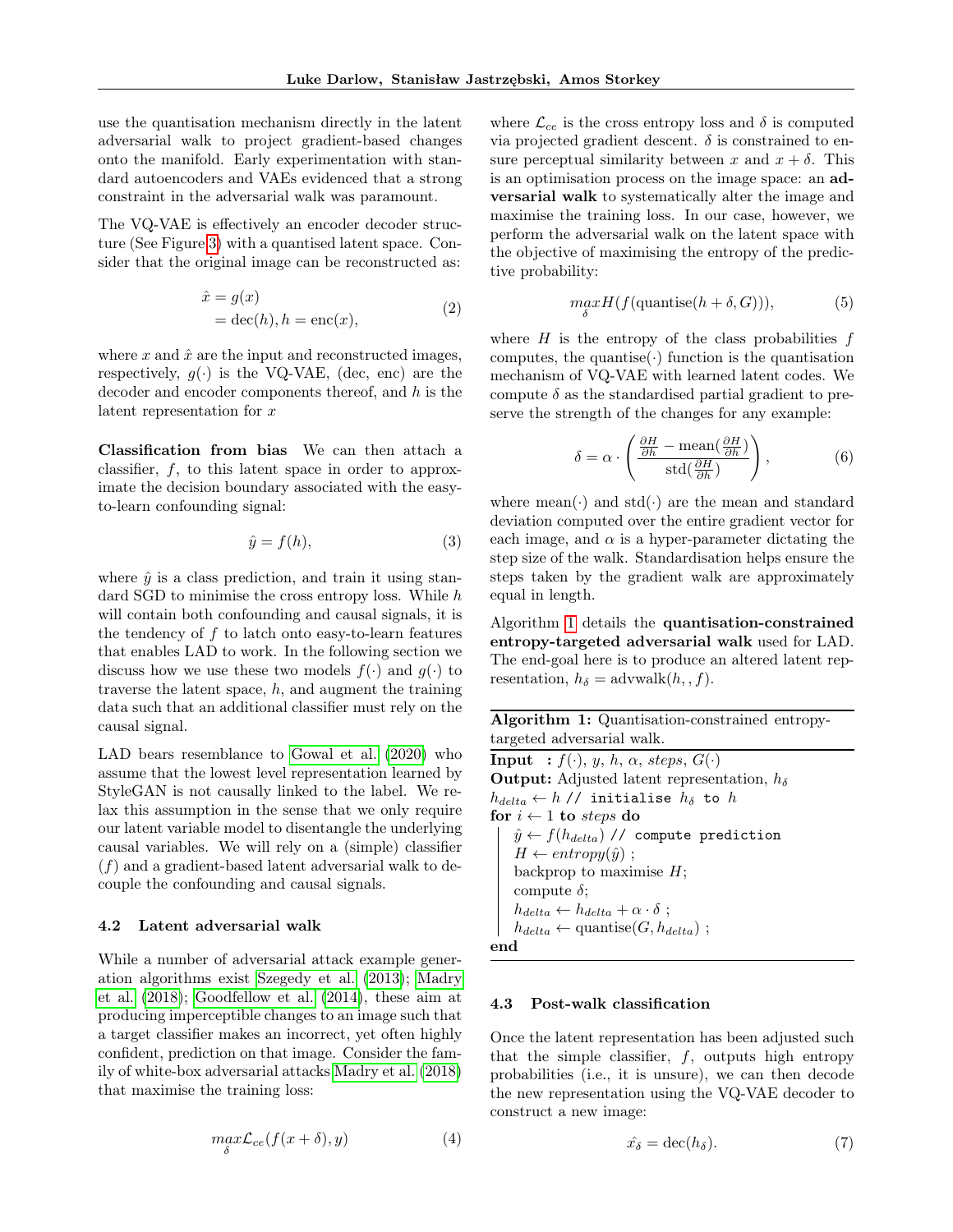<span id="page-5-0"></span>

Figure 3: Model setup. The VQ-VAE is the encoder decoder structure, tasked with learning quantised latent representation, h. The 'simple' classifier, f, is learned using  $(h, y)$  as input-target pairs, where y is the class label. The latent adversarial walk (blue circle) alters h such that f produces high entropy (maximally uncertain) class predictions. The altered representation,  $h_{\delta}$ , can then be decoded into  $x_{\delta}$  where the easy-to-learn confounding signal and causal signal are decoupled. The ultimate aim is to train an additional classifier,  $f_{strong}$  using this augmented data for improved generalisation in collider bias settings.

The goal is that this new image should contain very little information related to what  $f$  used to classify. Since  $f$  is constrained and we assume it will latch onto the easy-to-learn confounding signals, this gives us a way of intentionally augmenting data to remove confounders. We can then use  $x_{\delta}$  to learn an additional classifier in a standard fashion. We call this final debiased classifier  $f_{strong}$ .

# 5 Experiments

We explore three datasets of increasing difficulty to assess the relative merit of Latent Adversarial Debiasing. For comparison with earlier works, we test two variants of coloured MNIST [\(LeCun et al., 2010\)](#page-9-14) (background and foreground) in Sections [5.2](#page-6-0) and [5.3.](#page-6-1) Although seemingly similar, these two variants of MNIST differ in the level of entanglement between image shape and colour. For the background-coloured variant, the colour is largely independent of the image shape, while for the foreground-coloured variant, the colour always occurs with shape. Following [Nam](#page-9-1) [et al.](#page-9-1) [\(2020\)](#page-9-1), we also consider the corrupted CIFAR-10 dataset [\(Krizhevsky et al., 2009\)](#page-9-15).

Unlike earlier works, we chose to consider the circumstance where the different confounding signals are pervasive and therefore do not assume any training data is free from bias. We seek to work toward handling the fundamental issue of confounding, instead of designing a method that is able to leverage small amounts of confounder-free data. Since earlier works do not consider fully confounded training data we also compare on the settings they target, ensuring the proportion of biased data is listed consistently for earlier works.

We consider two forms of assessment. The first we call the Independent settings, denoted 'cross-bias' by [Bahng et al.](#page-7-1) [\(2020\)](#page-7-1), where the confounding signal is independent of the causal signal during test (e.g., colours are sampled independently at random during test for coloured MNIST datasets). The second we call Conditioned settings where the sample selection is changed so the confounding signal is held constant during the test (e.g., the original MNIST test set with black a background and white foreground). These cover two different test-scenarios where the confounding signal has no influence in the test setting.

#### 5.1 Implementational Details

For all datasets we use a ResNet-20 [\(He et al., 2016\)](#page-8-11) for the final  $f_{strong}$  classifier and a single hiddenlayer multi-layer perceptron (width 100 units) for f. For both MNIST datasets, the VQ-VAEs were trained with 20 latent codes (learned discrete quantisations) of length 64. For corrupted CIFAR-10 the VQ-VAE was trained with 2056 latent codes of length 64.

For background coloured MNIST we used 20 steps with  $\alpha = 0.1$  for the adversarial walk, for foreground coloured MNIST we used 7 steps with  $\alpha = 0.1$ , and for corrupted CIFAR-10 we used 4 steps with  $\alpha = 0.07$ . These were determined using a brief hyper-parameter search and cross validation. The results given in the following sections were computed on the held-out test data. We used random crops with padding size of 4 for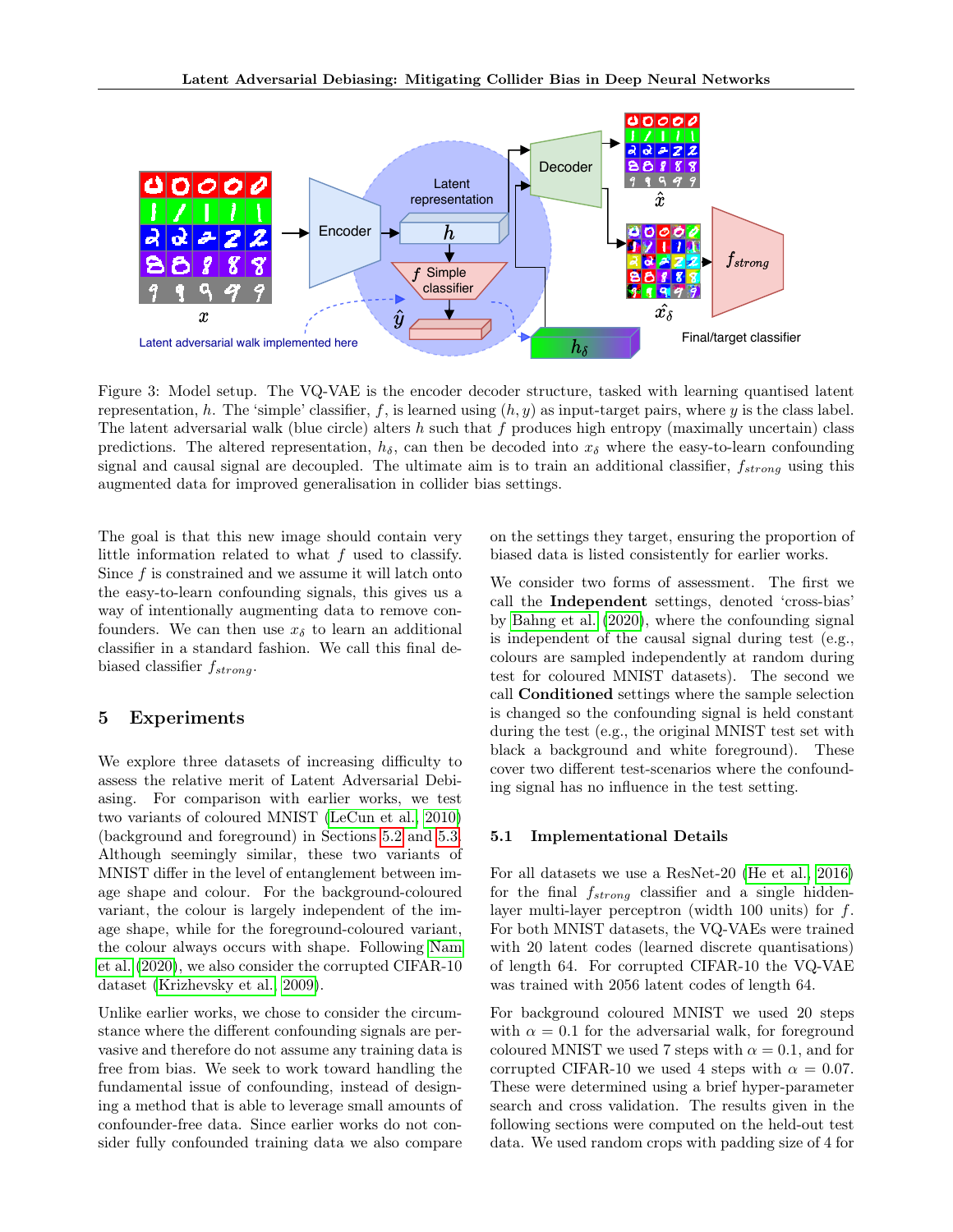all datasets, random affine transformations for MNIST datasets (with limits of: *rotation*  $= 15$  *degrees,*  $scale = [0.8, 1.1],$  and  $shear = 15 \ degrees$ , and random horizontal flips for corrupted CIFAR-10.

#### <span id="page-6-0"></span>5.2 Background coloured MNIST

To produce this dataset we used the code provided [2](#page-6-2) by the authors of ReBias [\(Bahng et al., 2020\)](#page-7-1) and compare to their results in Table [1.](#page-7-9) It is evident that ReBias is strongly dependant on using a small portion of unbiased data: at a bias ratio of 99%, they achieved 88.1% test accuracy on an unbiased test set but only 22.6% at a bias ratio of 99.9%. LAD achieved 98.82% on this dataset at 100% bias ratio, approaching what is achievable on standard MNIST.

The efficacy of LAD is clearly evident by these results. We also show the training data LAD reconstructions in Figure [4](#page-8-12) (a) and (b). LAD is clearly able to augment the colour information such that it is decoupled from the classification targets.

#### <span id="page-6-1"></span>5.3 Foreground coloured MNIST

To generate this data we followed the protocol in LfF [\(Nam et al., 2020\)](#page-9-1). Ten colours were randomly chosen for each class. For each image an RGB colour is sampled (correlated with class for training) from  $\mathcal{N} \sim (RGB, 0.005)$ : Gaussian noise is added to the selected mean colour with a standard deviation of 0.005.

Similar to background coloured MNIST, LAD exceeds the current state-of-the-art, even though we consider 100% biased training data: the closest comparison of LfF achieves a test accuracy of 63.39% at 99.5% bias while we achieve 98.86% test accuracy. Again, these results are approaching what is achievable on the standard MNIST dataset. However, a close inspection of Figure [4](#page-8-12) (c) and (d) will evidence that the alterations owing to LAD do begin to affect the the actual digit shape – note particularly the nines in Figure [4](#page-8-12) (d). Compare this to (b) where the altered data leaves the digit shape almost entirely unchanged. This difference is owing to the level of entanglement between bias and true signal. Foreground coloured MNIST has the bias variable (colour) overlayed on the true signal (digit shape) instead of as a static background. Nonetheless, the test accuracies are almost identical.

### 5.4 Corrupted CIFAR-10

Next we consider a constructed dataset where the bias and signal variables are far more entangled. Following [Nam et al.](#page-9-1) [\(2020\)](#page-9-1), we construct a variant of cor-

rupted CIFAR-10 Corrupted CIFAR-10<sup>1</sup> in [Nam et al.](#page-9-1) [\(2020\)](#page-9-1), with corruptions: Snow, Frost, Fog, Brightness, Contrast, Spatter, Elastic, JPEG, Pixelate, Saturate. During training these correlate with each class. Using corruptions to benchmark neural network robustness is not new – [Hendrycks and Dietterich](#page-8-3) [\(2019\)](#page-8-3), and using them as a class-informative bias yields an extremely challenging dataset.

Not only are corruptions often nuanced, they are also destructive, meaning that distentangling these from the underlying image is not always possible. Blurring, elastic distortion, JPEG compression, and pixelation are all examples non-reversible corruptions. While some (like contrast or brightness adjustment) are easier to change, it is understandable that earlier work was only able to achieve 31.66% test accuracy at a high bias ratio. We were able to achieve 39.93% test accuracy at a bias ratio of 100%. While LfF can achieve 59.95% on corrupted CIFAR-10, this requires a relatively low bias ratio of 95%, once more evidencing the reliance of earlier works on bias-free training data. We also note that the reconstructions in Figure [4](#page-8-12) (f) are blurry, highlighting the need for an improved encoderdecoder model.

# 6 Discussion and Conclusion

DNNs tend to focus on easy-to-learn features, should those features be sufficiently informative of the target. In this paper we showed that this problematic behaviour means that DNNs are ill-equipped to handle a ubiquitous form of sample selection bias known as collider bias. The process of collecting and curating training data can often create a scenario where test data differs substantially from training data. When the training data contains a confounding signal (such as lighting conditions), DNNs will generalise poorly. We argue that it is the deep structure of neural networks, combined with the gradient-driven learning process used that amplifies their dependence on easy-to-learn confounding signals.

We presented LAD, a method to produce latent adversarial examples that specifically target the easy-tolearn confounding signals in the data manifold. Using a VQ-VAE to approximate the data manifold corresponding to causal and confounding signals, we leverage the tendency of DNNs to latch on to easy-tolearn features and define an appropriate adversarial walk on this manifold. Decoding the adjusted latent manifold back to the image space yields augmented data where confounding signals are largely mitigated against. A classifier trained on this new data generalises better. We evidenced substantial test accuracy gains of 76.12% on background coloured MNIST,

<span id="page-6-2"></span> $^{2}$ <https://github.com/clovaai/rebias>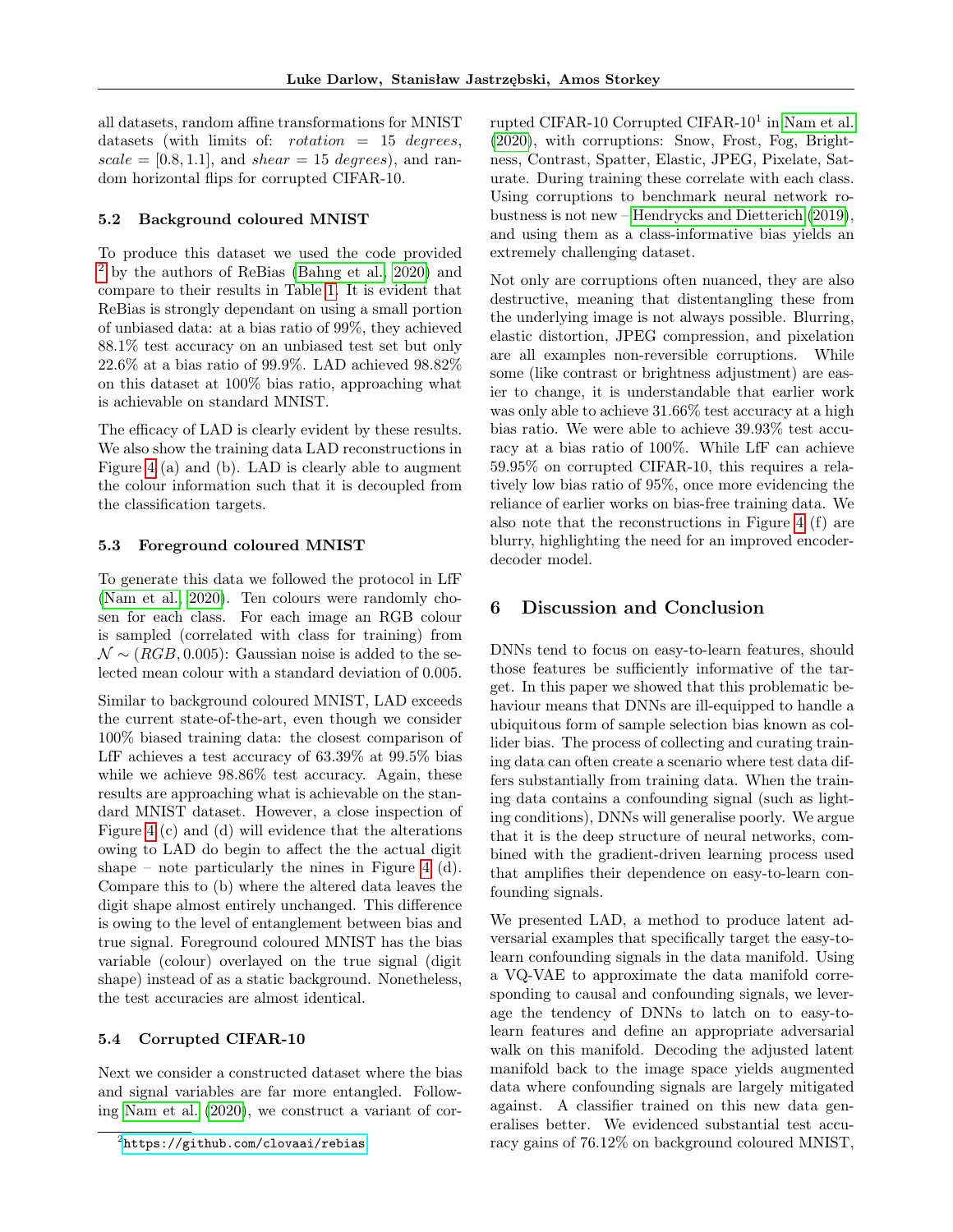| Latent Adversarial Debiasing: Mitigating Collider Bias in Deep Neural Networks |  |  |  |  |
|--------------------------------------------------------------------------------|--|--|--|--|
|                                                                                |  |  |  |  |

<span id="page-7-9"></span>

| Dataset            | Method        | Bias ratio | Accuracy (independent) | Accuracy (conditioned) |
|--------------------|---------------|------------|------------------------|------------------------|
| BG coloured MNIST  | LAD           | 100\%      | $98.82 \pm 0.039 \%$   | $95.35 \pm 0.32\%$     |
|                    | Vanilla       | 100\%      | $0.00 \pm 0.00\%$      | $10.64 \pm 0.65\%$     |
|                    | ReBias        | $99\%$     | 88.1\%                 |                        |
|                    | ReBias        | $99.9\%$   | 22.7\%                 |                        |
| FG MNIST           | LAD           | 100\%      | $98.86 \pm 0.10\%$     | $98.34 \pm 0.40\%$     |
|                    | Vanilla       | 100\%      | $0.01 \pm 0.01\%$      | $9.90 + 0.13$          |
|                    | LfF           | $95\%$     | $85.39 \pm 0.94\%$     |                        |
|                    | LfF           | $99\%$     | $74.01 \pm 2.21\%$     |                        |
|                    | LfF           | $99.5\%$   | $63.39 \pm 1.97\%$     |                        |
| Corrupted CIFAR-10 | LAD           | 100\%      | $39.93 \pm 0.62\%$     | $51.89 \pm 0.32\%$     |
|                    | Vanilla       | 100\%      | $12.16 \pm 0.16$       | $21.49 \pm 0.16$       |
|                    | LfF           | 95%        | $59.95 + 0.16\%$       |                        |
|                    | LfF           | $99\%$     | $41.37 \pm 2.34\%$     |                        |
|                    | $_{\rm{LfF}}$ | $99.5\%$   | $31.66 \pm 1.18\%$     |                        |

Table 1: Test accuracy on all datasets for two test conditions: the independent case and the conditioned case. The vanilla method is simply a  $f_{strong}$  (c.f. Figure [1\)](#page-1-0) model trained on the original data. While we include results from ReBias [\(Bahng et al., 2020\)](#page-7-1) and LfF [\(Nam et al., 2020\)](#page-9-1), their methods are not directly comparable because they assume the training set contains some percentage of unbiased data.

35.47% on foreground coloured MNIST, and 8.27% on corrupted CIFAR-10, even when the training data was 100% biased.

Since LAD does not require any bias-free data, we believe we are moving toward solving the broad issue that neural networks latch on to easier-to-learn features, and evidence this in the collider bias settings. While we focus on constructed datasets that demonstrate effectively the problem at hand, extending the ideas and solutions presented herein to broader notions of dataset bias and neural network robustness is a natural progression and is planned for future work.

### Acknowledgements

Our work was supported in part by the EPSRC Centre for Doctoral Training in Data Science, funded by the UK Engineering and Physical Sciences Research Council (grant EP/L016427/1) and the University of Edinburgh. The opinions expressed and arguments employed herein do not necessarily reflect the official views of these funding bodies.

### References

- <span id="page-7-6"></span>Martin Arjovsky, Léon Bottou, Ishaan Gulrajani, and David Lopez-Paz. Invariant Risk Minimization. arXiv e-prints, July 2019.
- <span id="page-7-8"></span>Devansh Arpit, Stanisław Jastrzębski, Nicolas Ballas, David Krueger, Emmanuel Bengio, Maxinder S. Kanwal, Tegan Maharaj, Asja Fischer, Aaron Courville, Yoshua Bengio, and Simon Lacoste-Julien. A closer look at memorization in deep net-

works. In Proceedings of the International Conference on Machine Learning, 2017.

- <span id="page-7-1"></span>Hyojin Bahng, Sanghyuk Chun, Sangdoo Yun, Jaegul Choo, and Seong Joon Oh. Learning de-biased representations with biased representations. In Proceedings of the International Conference on Machine Learning, 2020.
- <span id="page-7-4"></span>Alex Beutel, Jilin Chen, Zhe Zhao, and Ed H. Chi. Data decisions and theoretical implications when adversarially learning fair representations. arXiv eprints, art. arXiv:1707.00075, June 2017.
- <span id="page-7-2"></span>Ronan Le Bras, Swabha Swayamdipta, Chandra Bhagavatula, Rowan Zellers, Matthew E. Peters, Ashish Sabharwal, and Yejin Choi. Adversarial filters of dataset biases. In Proceedings of the International Conference on Machine Learning, 2020.
- <span id="page-7-0"></span>Mathilde Caron, Piotr Bojanowski, Armand Joulin, and Matthijs Douze. Deep clustering for unsupervised learning of visual features. In Proceedings of the European Conference on Computer Vision, 2018.
- <span id="page-7-5"></span>Harrison Edwards and Amos J. Storkey. Censoring representations with an adversary. In Proceedings of International Conference on Learning Representations, 2016.
- <span id="page-7-3"></span>Logan Engstrom, Brandon Tran, Dimitris Tsipras, Ludwig Schmidt, and Aleksander Madry. Exploring the landscape of spatial robustness. In International Conference on Machine Learning, pages 1802–1811, 2019.
- <span id="page-7-7"></span>A. Fawzi, H. Samulowitz, D. Turaga, and P. Frossard. Adaptive data augmentation for image classifica-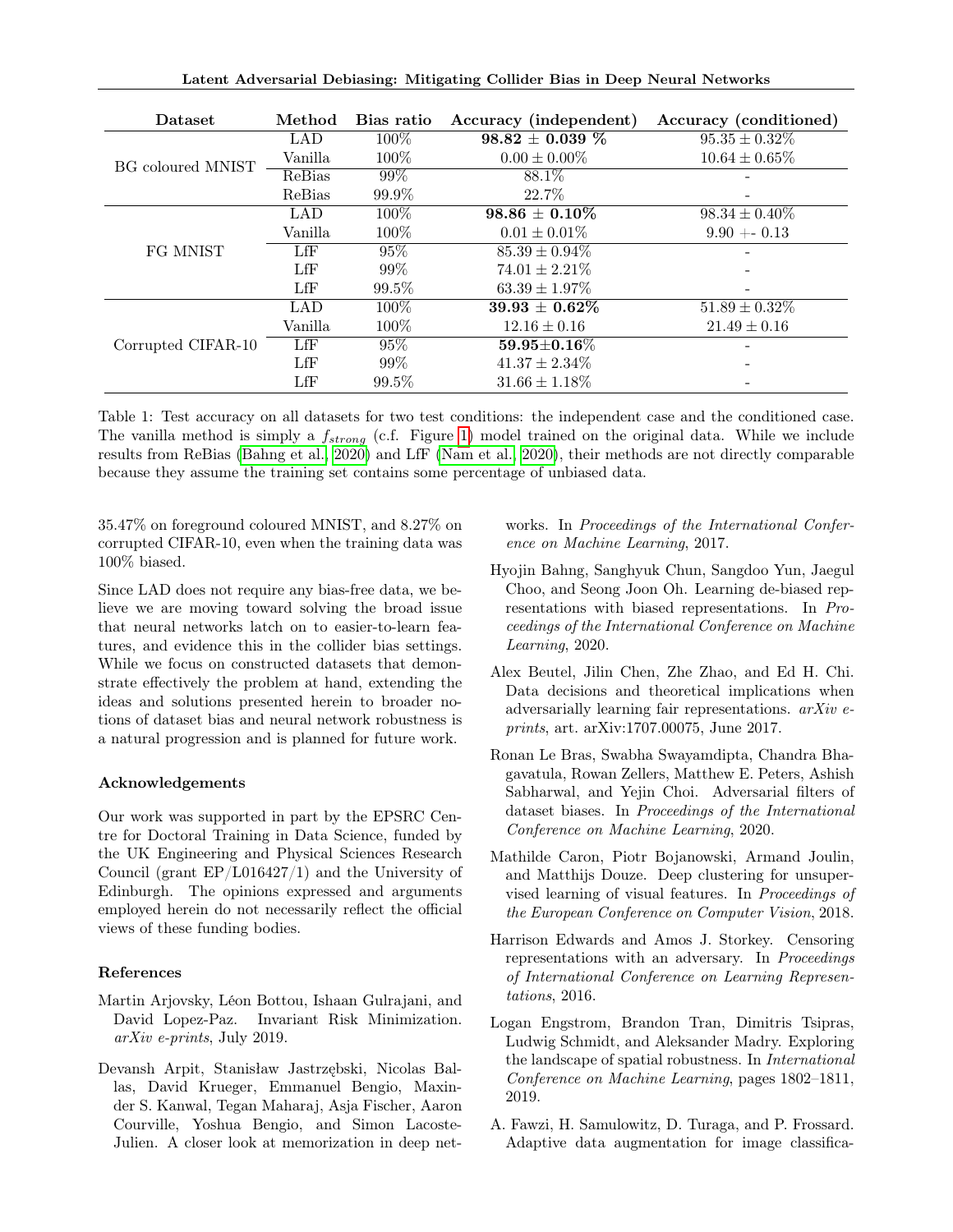<span id="page-8-12"></span>

(e) x: corrupted CIFAR-10 (f)  $\hat{x}_{\delta}$ : LAD reconstruction

Figure 4: Training data examples for (a) background coloured MNIST, (c) foreground colorued MNIST, and (e) corrupted CIFAR-10, with corresponding LAD reconstructions for each dataset in (b), (d), and (f), respectively.

tion. In Proceedings of IEEE International Conference on Image Processing, 2016.

- <span id="page-8-5"></span>Robert Geirhos, Jörn-Henrik Jacobsen, Claudio Michaelis, Richard Zemel, Wieland Brendel, Matthias Bethge, and Felix A. Wichmann. Shortcut learning in deep neural networks. arXiv e-prints, art. arXiv:2004.07780, April 2020.
- <span id="page-8-7"></span>Karan Goel, Albert Gu, Yixuan Li, and Christopher Ré. Model patching: Closing the subgroup performance gap with data augmentation.  $arXiv$  e-prints, art. arXiv:2008.06775, August 2020.
- <span id="page-8-1"></span>Ian Goodfellow, Jonathon Shlens, and Christian Szegedy. Explaining and harnessing adversarial examples. In Proceedings of International Conference on Learning Representations, 2015.
- <span id="page-8-10"></span>Ian J Goodfellow, Jonathon Shlens, and Christian Szegedy. Explaining and harnessing adversarial examples. arXiv preprint arXiv:1412.6572, 2014.
- <span id="page-8-9"></span>Sven Gowal, Chongli Qin, Po-Sen Huang, Taylan Cemgil, Krishnamurthy Dvijotham, Timothy Mann, and Pushmeet Kohli. Achieving robustness in the wild via adversarial mixing with disentangled representations. In Proceedings of the IEEE/CVF Conference on Computer Vision and Pattern Recognition, June 2020.
- <span id="page-8-4"></span>Ishaan Gulrajani and David Lopez-Paz. In search of lost domain generalization. arXiv e-prints, art. arXiv:2007.01434, July 2020.
- <span id="page-8-11"></span>Kaiming He, Xiangyu Zhang, Shaoqing Ren, and Jian Sun. Identity mappings in deep residual networks. In Proceedings of fourteenth European Conference on Computer Vision. Springer, 2016.
- <span id="page-8-0"></span>J. J. Heckman. Sample selection bias as a specification error. Econometrica, 47:153–162, 1979.
- <span id="page-8-3"></span>Dan Hendrycks and Thomas G. Dietterich. Benchmarking neural network robustness to common corruptions and perturbations. In Proceedings of International Conference on Learning Representations, 2019.
- <span id="page-8-8"></span>Dan Hendrycks, Norman Mu, Ekin D. Cubuk, Barret Zoph, Justin Gilmer, and Balaji Lakshminarayanan. AugMix: A simple data processing method to improve robustness and uncertainty. In Proceedings of the International Conference on Learning Representations, 2020.
- <span id="page-8-6"></span>Jason Jo and Yoshua Bengio. Measuring the tendency of CNNs to learn surface statistical regularities. arXiv e-prints, art. arXiv:1711.11561, November 2017.
- <span id="page-8-2"></span>Can Kanbak, Seyed-Mohsen Moosavi-Dezfooli, and P. Frossard. Geometric robustness of deep networks: Analysis and improvement. In Proceedings